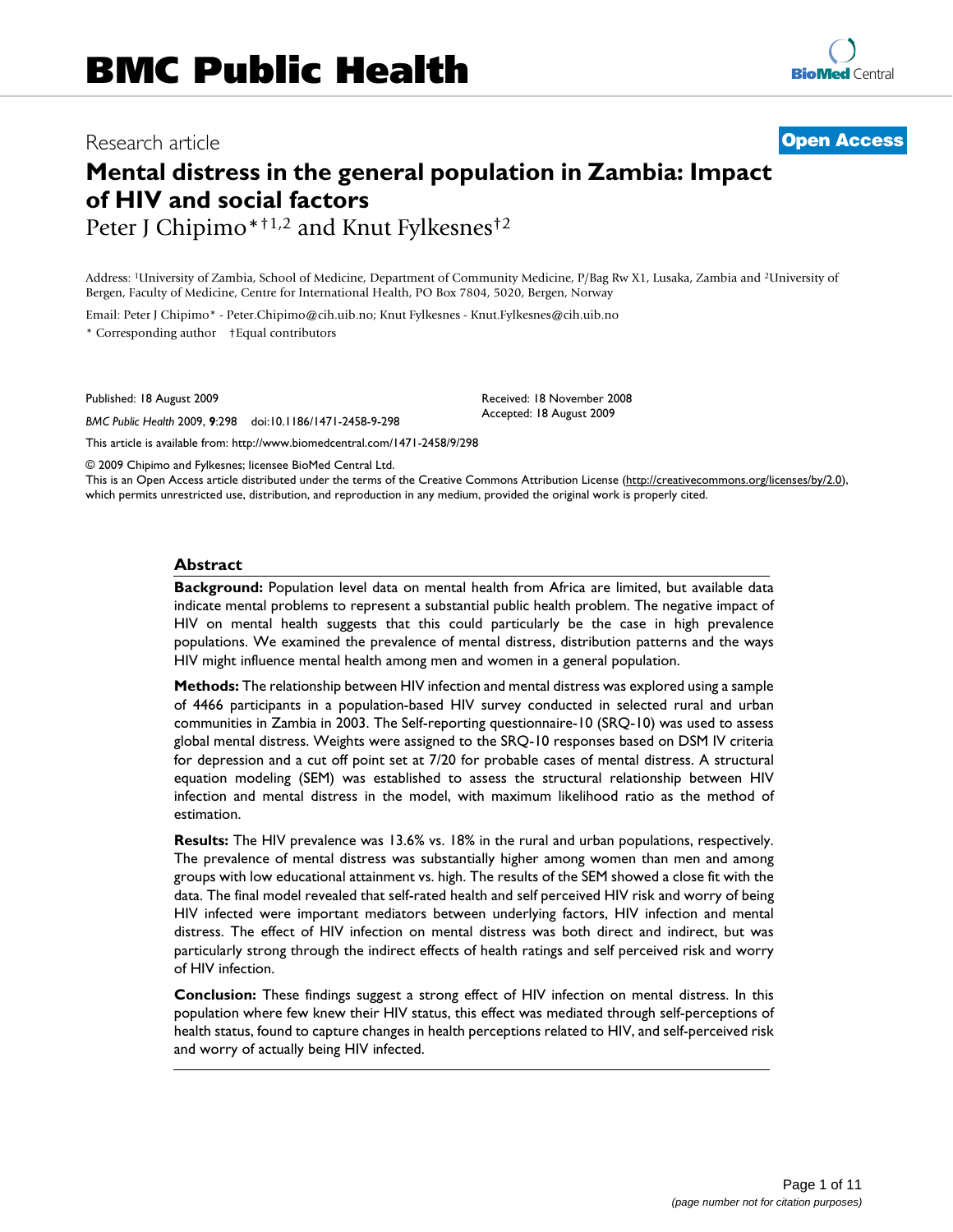# **Background**

Mental disorders make a substantial independent contribution to the burden of disease worldwide. It is estimated that, neuropsychiatric conditions account for up to 15% of all disability-adjusted life-years, and up to 30% of those attributable to non-communicable diseases. Neuropsychiatric disorders also account for 1.2 million deaths every year. [[1](#page-9-0),[2](#page-9-1)] These figures are most likely underestimated as official statistics in low and middle income countries are scanty and unreliable. [\[2\]](#page-9-1) In sub-Saharan Africa, it has been reported that 20–30% of primary health care centre attendees present with depressive symptoms as the first or secondary reason for seeking medical care.[\[3](#page-9-2)] A study conducted in Tanzania revealed a 41.6% prevalence of depressive symptoms among primary health care patients while a similar study in Uganda reported a 20–30% prevalence of psychological disorders and depression among health care seekers.[\[4](#page-9-3),[5](#page-9-4)]. These research findings have also shown heightened risk for common mental disorders among the women i.e. a female to male ratio of 1.5–2.0. Other determinants have been found to include low socioeconomic position indicated by poor access to resources, unemployment and low educational attainment. It has also been shown to be higher among those with poor socio-support networks such as the unmarried, widowed and divorced. [[6-](#page-9-5)[8](#page-9-6)]

Mental disorders interact with many other health conditions, thus predicting the onset and progression of both physical and social disability. Several studies have established independent associations between mental disorders and an excess in all-cause mortality risk. In a metaanalysis, Saz and Dewey found pooled odds ratio of 1.7 for a diagnosis of depression and subsequent all-cause mortality. [\[9\]](#page-9-7) Of particular relevance for this investigation is the interaction between mental disorders and HIV infection. Evidence has shown a heightened risk for contracting HIV infection among those with mental disorders. [[10](#page-9-8),[11\]](#page-9-9) Socioeconomic, psychological and biological factors [\[1,](#page-9-0)[12](#page-9-10)[-14\]](#page-9-11) have been reported as predisposing factors in HIV infection and have also been found to be relevant factors in mental distress related HIV disease progression. [[1](#page-9-0)[,12](#page-9-10)]. Mental disorders can also mediate delayed help seeking, diagnosis, poor compliance to medication [[15\]](#page-9-12) and can predict drop out from HIV-risk reduction programmes. [[16](#page-9-13)[,17](#page-9-14)]

Although evidence from low income countries is limited, fairly consistent associations have been reported between HIV and poor mental health with most published studies showing differing but high percentages of mental distress, e.g. observations from South Africa with prevalence of 40% contrasting a study in rural Ethiopia showing14%.[\[18](#page-9-15),[19](#page-9-16)] A meta-analysis of studies comparing HIV positive and HIV negative groups revealed a significant difference in the prevalence of major depression (HIV positive 9.4% vs. HIV negative 5.2%, OR 2.0, CI 1.3– 3.0). [\[20\]](#page-9-17) These studies have indicated that mental distress can be prevented by increasing the awareness about it among mental health personnel. [\[10](#page-9-8),[11](#page-9-9)] The benefit of screening for mental distress is especially important among the HIV infected. Left undiagnosed mental distress leads to failure of the HIV positive to deal with their serostatus [[19](#page-9-16)] with implications of increased substance abuse and suicides. All these put together build the case for early identification of patients with mental distress and prompt psychotherapy [\[21](#page-9-18)].

Despite the known benefits, the practice of screening for mental distress as it relates to HIV infection is still low in many countries. In Zambia, little is known about the extent of mental distress. [\[22](#page-9-19)] Considering that Zambia has a high prevalence of HIV [\[14](#page-9-11)[,23](#page-9-20),[24\]](#page-9-21) and assuming that HIV infection negatively affects mental health, this would suggest that the mental distress problem is substantial. However, few population based studies, i.e. covering men and women in the general population, have been conducted in sub-Saharan Africa to examine the relationship between HIV and mental distress. The aim of this study was to investigate the magnitude and determinants of mental distress with particular emphasis on the mechanisms involved in the way HIV infection impacts mental distress by establishing a linear structural equation model.

# **Methods**

## *Measuring mental distress*

A wide variety of questionnaires and instruments have been developed over the years to estimate psychological distress in the population, identify high risk groups for mental disorders and monitor the changes over time. The Self reporting questionnaire (SRQ) is an example of such a scale developed as part of a collaborative study on strategies for extending mental health care co-ordinated by the WHO. [\[11\]](#page-9-9) Although primarily intended for use in epidemiological studies of mental disorders, it is also being used extensively for clinical and other research purposes. [[11](#page-9-9)] It has been judged to be acceptable for most subjects and was found to be appropriate for use in different kinds of settings and countries. [\[11](#page-9-9),[19](#page-9-16),[25\]](#page-9-22) It is now a well established responder-reported questionnaire for measuring psychological distress or the degree of global mental distress [\[11\]](#page-9-9). In this study we use a Self reporting questionnaire with 10 symptom questions which are scored on a dichotomous scale but do not probe to evaluate symptom severity [\[11](#page-9-9)]. It has also been shown that the shorter SRQ-10 performs just as well as the longer scales for evaluating mental distress, for example SCL-25 and SF-36 as well as other shorter scales such as SCL-10, SCL-5 and MHI-5. It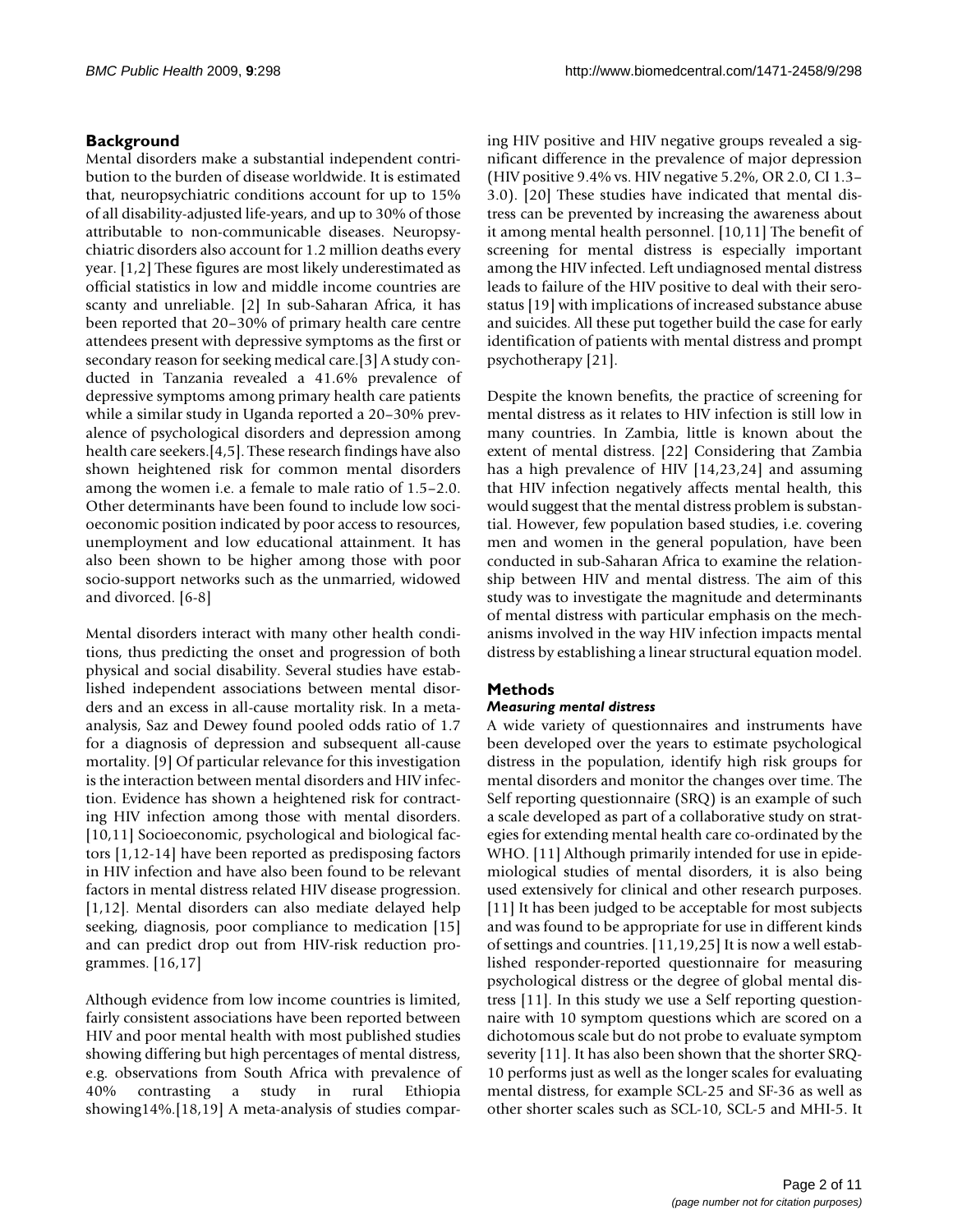has been suggested that it can be used in the place of longer scales for evaluating mental distress and yield comparable results. [[25](#page-9-22)]

## *The model*

In this model, a set of several linear equations are connected in a system. Our central theoretical premise is that mental distress has biological, social and psychological determinants. Therefore four hypotheses have been developed and require further testing. Firstly, we propose that, demographic characteristics and socioeconomic position indicators are directly and indirectly associated with mental distress. [\[19\]](#page-9-16) Male gender, young age, (15–25 years), educational attainment, social support networks (being married vs. single) and wealth index are found to be positively associated with better mental health status. [[26\]](#page-9-23) Secondly, self-rated health, and self HIV risk perception and worries of being infected (HIV risk and worry) are also associated with better mental health. [[27\]](#page-10-0) Thirdly, we propose that HIV infection has both direct and indirect effects on mental distress. [[27\]](#page-10-0) Direct, mediated by biological factors and indirectly mediated through self-rated health and HIV risk and worry of being infected. [[27](#page-10-0),[28\]](#page-10-1)

## *Population and Sampling Procedures*

The population-based HIV surveys have been conducted in Zambia every third year since 1996 in selected rural (Kapiri Mposhi) and urban (Chelston) communities. For this investigation we used data from the survey conducted in 2003 ( $n = 4466$ ) using stratified random-cluster sampling method. The detailed methods of the surveys conducted have been reported else where. [\[23](#page-9-20),[29](#page-10-2)] The sampling frame consisted of 24 clusters (Standard Enumeration Areas) in Chelston and 26 clusters in Kapiri Mposhi. The cluster defined the primary sampling unit of the study. Using probability proportional to size, 10 clusters were selected from each of the areas. All household members 15–59 years in the selected clusters were listed and invited to participate in the study

## *Data Collection*

#### *Personal Interviews*

The data was collected at household level by trained enumerators. Personal interviews were carried out with all eligible and willing household members in order to collect information on socio-demographic characteristics, health seeking behaviour, sexual behaviour and perception regarding HIV. Details of data collection methods have been described elsewhere. [\[23\]](#page-9-20)

Information on mental distress was collected using Selfreporting questionnaire-10 (SRQ-10) which is a 10 item questionnaire containing basically two domains namely, depressive symptoms and somatisation. The SRQ-10 is based on a dichotomous response answer system to the questions given in table [1](#page-2-0) "In the past 30 day*s*".... It is apparent from the review of studies done using the SRQ that no global or generally applicable cut-off score can be recommended and that each study should determine its own cut-off point. [\[11,](#page-9-9)[25](#page-9-22)] The rationale for setting the cutoff point of >7/20 in this study was based on the DSM-IV classification. Firstly each symptom was weighted according to severity with the more severe symptoms getting higher ranking, while the less severe symptoms got lower ranking (table [1\)](#page-2-0). The cutoff point was then based on the DSM-IV requirement of 5 or more symptoms under the headings; thoughts of suicide, loss of interest or pleasure and depressed mood. These raw weights are then summed up in a transformed summative index ranging from 1–20. This continuous mental distress variable was used in the SEM model. Based on the DSM-1V criteria for depression which requires 5 or more items of the above that would represent a change in previous functioning, or at least either a depressed mood or loss of interest or pleasure, a cut off point of ≥7 for mental distress was set. [[30](#page-10-3)]

#### *Laboratory Investigation*

At the end of the interview the participants were requested to provide a saliva sample for HIV testing. The saliva sam-

| Diagnostic Symptom              | <b>Ouestion</b>                                          | Weight |
|---------------------------------|----------------------------------------------------------|--------|
| A. Thoughts of Death            | Has the thought of ending your life been on your mind?   |        |
| B. Loss of interest or pleasure | Is your daily life suffering?                            |        |
|                                 | Are you unable to play a useful part in your life?       |        |
|                                 | Do you find it difficult to enjoy your daily activities? |        |
| C. Depressed mood               | Do you sleep badly?                                      |        |
|                                 | Do you cry more than usual?                              |        |
|                                 | Do you have difficulties deciding?                       |        |
|                                 | Are you tired all the time?                              |        |
|                                 | Do you often have Headaches?                             |        |
|                                 | Is your digestion poor?                                  |        |

## <span id="page-2-0"></span>**Table 1: SRQ-10 diagnostic symptoms and weights**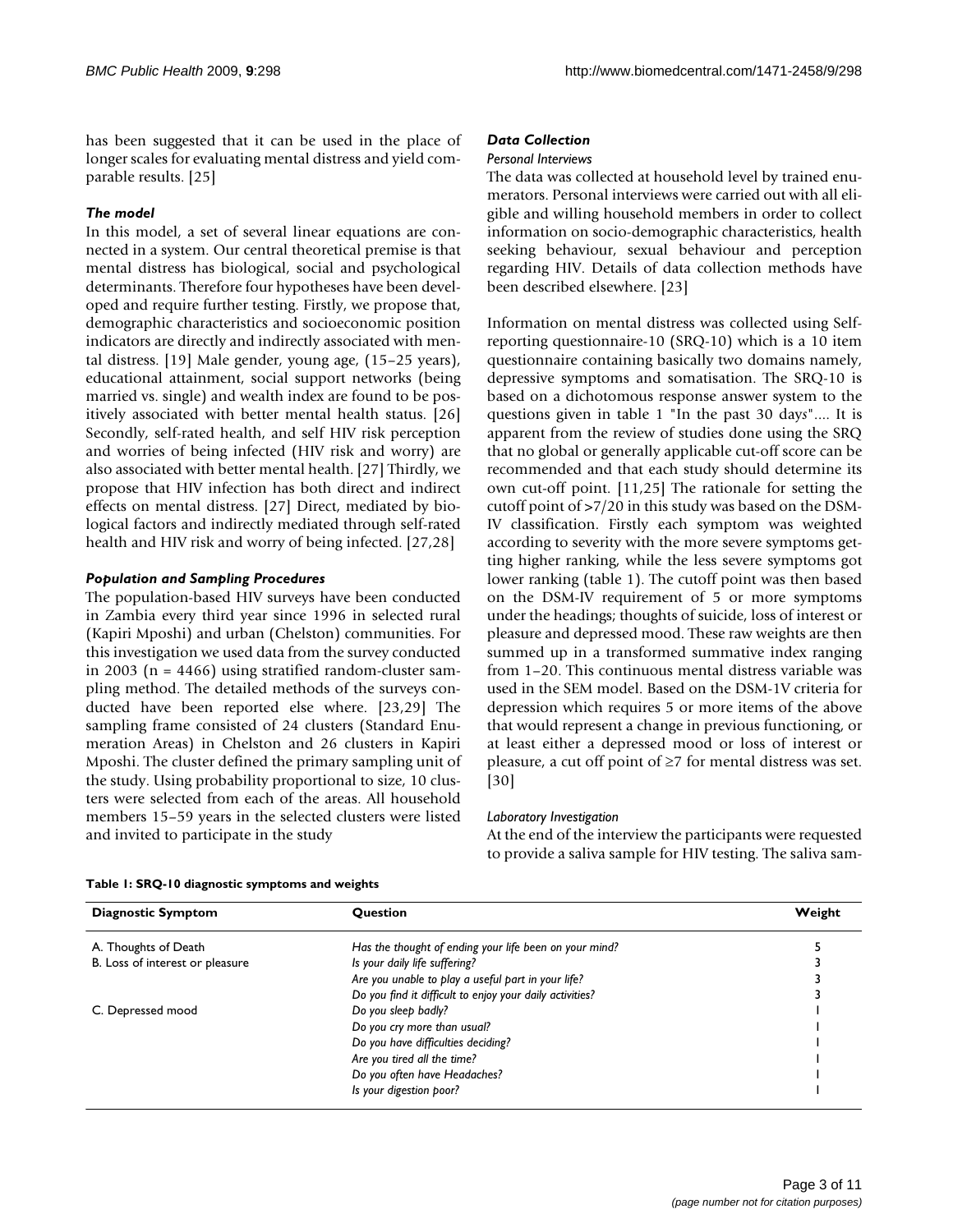ples were collected on an anonymous linked HIV testing protocol. BIONOR HIV 1&2 (BIONOR AS, Skein, Norway) paramagnetic particle assay was used as the first line test. The reactive samples were subsequently tested again using rapid test (Capillus HIV-1/HIV-2, Cambridge Biotechnology). Samples with discrepant results were sent for a confirmatory Western blot. [\[29\]](#page-10-2)

## *Statistical Analysis*

Data was analysed using SPSS version 15.0 and cluster effect accounted for in the analyses. Characteristics of the study population in terms of demographic, socioeconomic and HIV status were described using descriptive statistics. These were compared by sex, residence and HIV status in cross-tabulations. Only respondents with valid HIV results and aged 15–49 years were included in the subsequent analysis ( $N = 4466$ ).

Analysis of Moment Structures (AMOS) version 7.0 was used in the Structural Equation Modelling (SEM) [\[31](#page-10-4)] to confirm the theoretical built model that included the underlying factors (demographic and socioeconomic), intermediate factors (self-rated health and HIV risk and worry), HIV status, knowledge of own HIV status and consequently mental distress. Firstly the model was designed and fitted based on the hypotheses. Secondly, regression coefficients and their significant levels for each parameter were calculated. Thirdly, relative chi-square statistic, goodness of fit index (GFI), [\[32](#page-10-5)] adjusted goodness of fit index (AGFI), [[32](#page-10-5)] comparative fit index (CFI) [\[33](#page-10-6)] and root mean square error of Approximation (RMSEA) [[33\]](#page-10-6) index model fitness were obtained for model diagnostics. The criteria used were chi-square statistic of more than 0.50, GFI of equal or greater than 0.95, AGFI of equal or greater than 0.90, CFI greater or equal to 0.90 and RMSEA of less or equal to 0.08. [[31-](#page-10-4)[33](#page-10-6)] Addition of correlations between error terms, considering only the significant correlations as well as putting constraints on the parameters was done to improve the model. The total direct and indirect effects of the underlying and intermediate factors were calculated using standardised regression weights of each pathway with the maximum likelihood ratio as the method of estimation.

In the model, marital status was dichotomised to ever married variable grouped as, single (single, engaged, Living as married) vs. married (Married, divorced, separated, widowed). Level of education was used as a continuous variable (number of years in school). A wealth index scale was constructed using factor analysis from six questions assessing wealth status. A second summative index (HIV risk and worry) was constructed which combined responses to the questions concerning self perceived risk of HIV infection (In your situation, do you think that you are risk of getting (catching) HIV? 1 = you are not at risk,

 $2 =$  the risk is moderate or  $3 =$  the risk is high or  $4 =$  the risk is very high) and worry about being HIV infected (How worried are you about actually being infected by HIV/AIDS? 1 = Always worried, 2 = Sometimes worried, or 3 = Seldom worried, or 4 = Never worried). Self-rated health was also used as a continuous variable. (How would you say your health is at the moment? Is it  $1 =$ Excellent,  $2 = Good$ ,  $3 = Fair$ ,  $4 = Poor$ ,  $5 = Very poor$ ). The dependant variable mental distress was also used as a continuous variable with scores ranging from 1–20. There was insignificant evidence of interaction between the variables and so no interaction terms were included. Measures were also done to account for design effect which had the effect of widening confidence interval.

# *Ethical Clearance*

The survey received ethical clearance from the University of Zambia Ethics Committee. Additionally, participation in the survey was based on written informed consent. Participants were counselled and informed that the information obtained was purely anonymous and for research purposes. Participants interested in knowing their HIV status were offered voluntary counselling and testing at home.

# **Results**

## *Characteristics of study population and extent of mental distress*

Table [2](#page-4-0) shows a pattern observed from an item to item analysis of the symptoms of mental distress. Daily life suffering (27.4%), frequent headaches (27.4%) and difficulty enjoying life (23.6%) were the most common symptoms among the HIV positive rural males. Comparatively, urban males complained more of poor sleep (21.4%), difficulty deciding (18.3%) and daily life suffering (18.3%). Among the HIV infected rural females poor sleep (23.6), daily life suffering (21.6) and frequent headaches (21.6) were the most common complaints. The urban female population presented with difficulty deciding (33.9%), frequent headaches (28.4%) and difficulty enjoying life (24.0%). Thoughts of suicide represented less than 6% of the total study population. Among the HIV infected, women (8.9%) reported contemplating suicide more than their male  $(3.0\%)$  counterparts  $(p =$ 0.003). A similar pattern was noted among the HIV uninfected (men 3.6%, women 6.4%, p = 0.001)

The prevalence of HIV was 13.6% in rural and 18.0% in urban areas (Table [2\)](#page-4-0). Knowledge of own HIV results was reported by 13.6%, and this knowledge differed clearly by residence, 8.3% in rural and 17.4% in urban ( $p < 0.001$ ). Of these, 43.4% lived in rural areas and 56.6% were urban residents. The mean (SD) age of the men was 27(8.8) years and 27(8.9) years for women. Marital status differed substantially by residence, i.e. proportion being married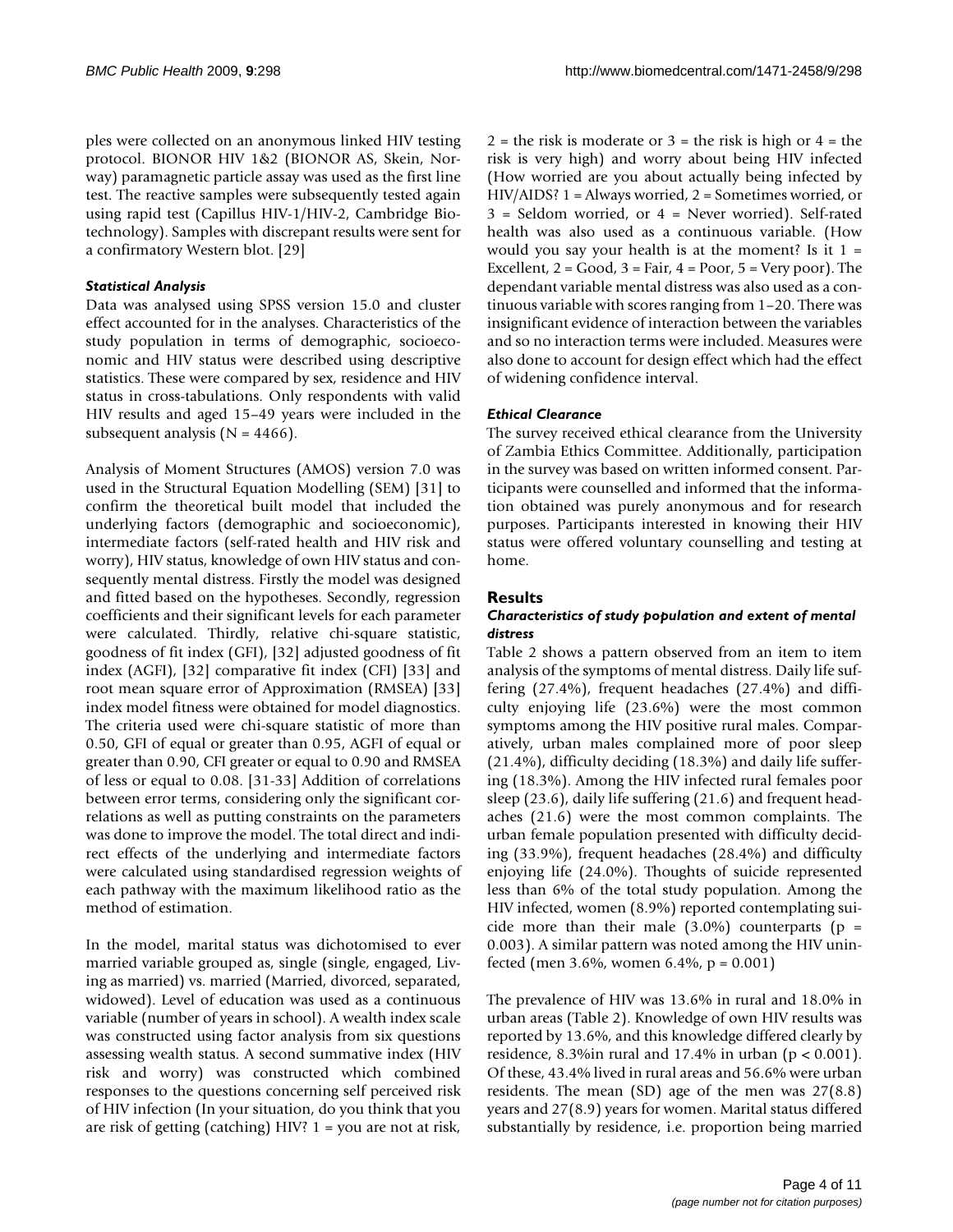|                                          | Rural  |                    |                   |      |        |                       |                   |      | Urban               |                   |                   |      |                       |                    |                   |      |
|------------------------------------------|--------|--------------------|-------------------|------|--------|-----------------------|-------------------|------|---------------------|-------------------|-------------------|------|-----------------------|--------------------|-------------------|------|
|                                          |        | Male ( $n = 818$ ) |                   |      |        | Female ( $n = 1050$ ) |                   |      | Male ( $n = 1042$ ) |                   |                   |      | Female ( $n = 1540$ ) |                    |                   |      |
| <b>Symptom</b>                           | Total% | neg%<br>$n = 712$  | pos%<br>$n = 106$ | P.   | Total% | neg%<br>$n = 902$     | pos%<br>$n = 148$ | P    | Total%              | neg%<br>$n = 911$ | pos%<br>$n = 131$ | P    | Total%                | neg%<br>$n = 1206$ | pos%<br>$n = 334$ | P    |
| Sleep badly                              | 13.6   | 12.8               | 17.9              | 0.15 | 15.7   | 14.4                  | 23.6              | 0.00 | 11.5                | 10.1              | 21.4              | 0.00 | 16.2                  | 14.6               | 21.9              | 0.00 |
| Cry more                                 | 3.1    | 2.9                | 3.8               | 0.65 | 8.4    | 7.8                   | 12.8              | 0.04 | 3.4                 | 3.2               | 4.6               | 0.41 | 10.7                  | 10.0               | 13.5              | 0.06 |
| <b>Difficulty</b><br>enjoying life       | 15.8   | 14.7               | 23.6              | 0.02 | 14.4   | 13.7                  | 18.9              | 0.10 | 19.4                | 19.7              | 17.6              | 0.57 | 18.9                  | 17.4               | 24.0              | 0.01 |
| <b>Difficulty</b><br>deciding            | 20.2   | 20.2               | 20.8              | 0.90 | 14.5   | 14.2                  | 16.2              | 0.52 | 23.1                | 23.8              | 18.3              | 0.16 | 27.3                  | 25.5               | 33.9              | 0.00 |
| Daily life<br>suffering                  | 20.0   | 19.0               | 27.4              | 0.04 | 18.3   | 17.7                  | $21.6$            | 0.26 | 14.0                | 13.4              | 18.3              | 0.13 | 15.0                  | 12.8               | 22.8              | 0.00 |
| Unable to<br>play useful<br>part in life | 11.4   | 11.2               | 13.2              | 0.55 | 10.7   | 10.2                  | 13.5              | 0.23 | 9.9                 | 9.1               | 15.3              | 0.03 | 10.3                  | 9.6                | 12.9              | 0.08 |
| Thoughts of<br>suicide                   | 2.0    | 2.2                | 0.9               | 0.38 | 5.1    | 4.5                   | 8.1               | 0.07 | 5.2                 | 5.3               | 4.6               | 0.74 | 8.1                   | $7.8$              | 9.3               | 0.38 |
| Tired all the<br>time                    | 13.3   | 12.4               | 19.8              | 0.04 | 12.0   | 11.0                  | 18.2              | 0.01 | 7.7                 | 6.8               | 13.7              | 0.01 | 11.8                  | 10.8               | 15.6              | 0.02 |
| Headache<br>often                        | 18.2   | 17.0               | 27.4              | 0.01 | 23.8   | 24.1                  | 21.6              | 0.51 | 17.3                | 17.4              | 16.8              | 0.87 | 27.6                  | 27.3               | 28.4              | 0.69 |
| Poor<br>Digestion                        | 14.3   | 13.1               | 22.9              | 0.01 | 8.6    | 8.2                   | 10.8              | 0.30 | 7.0                 | 6.7               | 9.2               | 0.30 | 6.2                   | 5.3                | 9.3               | 0.01 |
| Mental<br>$\sf distress^*$               | 13.6   | 12.9               | 8.1               | 0.15 | 15.4   | 14.3                  | 21.6              | 0.02 | 11.5                | 11.1              | 13.7              | 0.38 | 15.4                  | 13.0               | 24.1              | 0.00 |
| Positve<br>Negative<br>ratio:            |        |                    | 1.40              |      |        |                       | 1.51              |      |                     |                   | 1.23              |      |                       |                    | 1.85              |      |

<span id="page-4-0"></span>\* Mental distress cut off 7/20 questions given weights and arbitrary cut off point set from literature based on the DSM IV criterion for depression

http://www.biomedcentral.com/1471-2458/9/298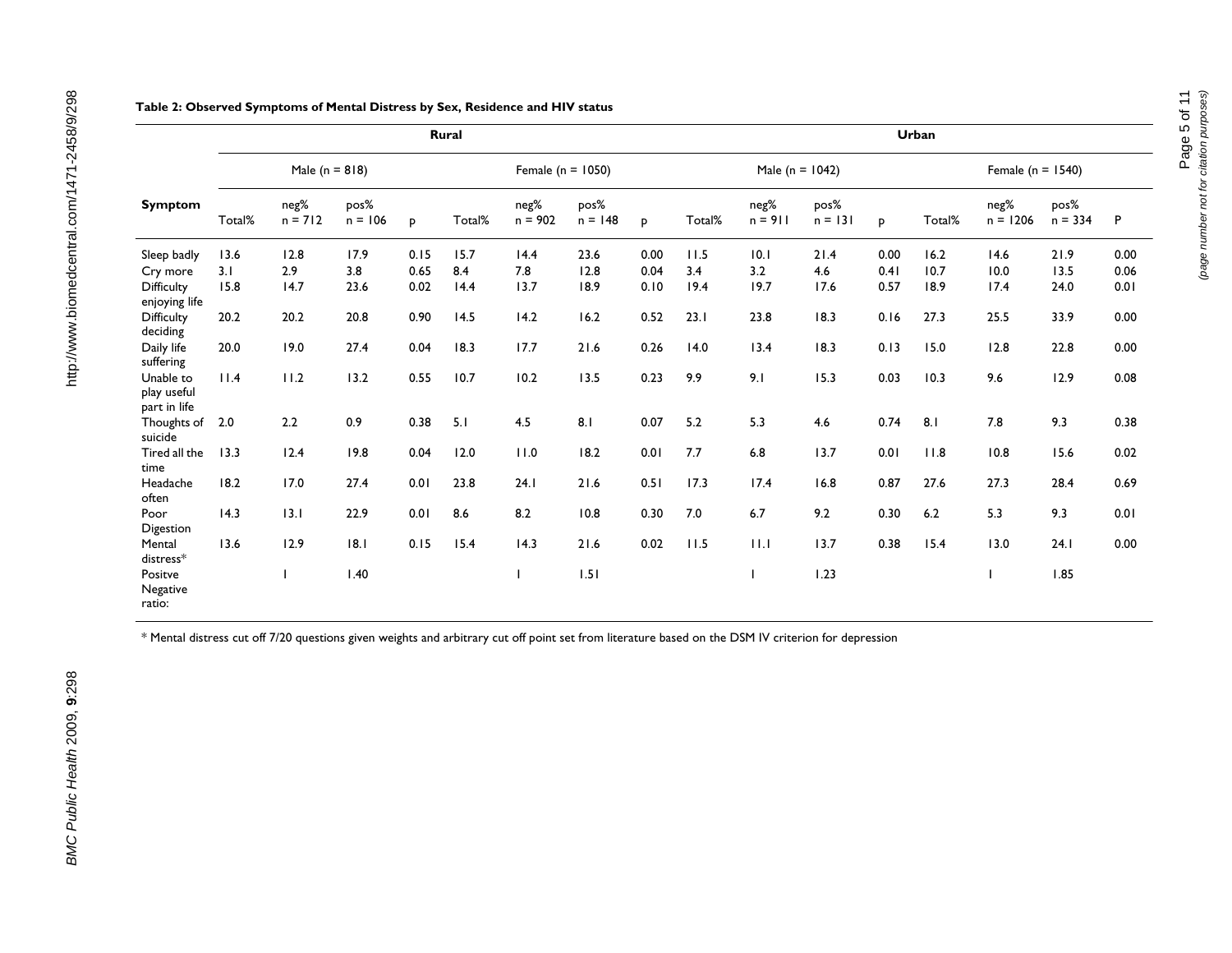|                           |          | <b>Rural</b> |                     | Urban    | <b>Total</b> |                     |          |      |                     |
|---------------------------|----------|--------------|---------------------|----------|--------------|---------------------|----------|------|---------------------|
| Characteristics           | Number % |              | Mental distress (%) | Number % |              | Mental distress (%) | Number % |      | Mental distress (%) |
| Age                       |          |              |                     |          |              |                     |          |      |                     |
| $15 - 19$                 | 338      | 18.0         | 12.1                | 480      | 18.5         | 11.8                | 818      | 18.3 | 11.9                |
| $20 - 24$                 | 362      | 19.3         | 13.3                | 464      | 17.9         | 12.3                | 826      | 18.5 | 12.7                |
| $25 - 29$                 | 290      | 15.5         | 16.2                | 391      | 15.1         | 15.5                | 681      | 15.2 | 15.8                |
| $30 - 39$                 | 387      | 20.6         | 15.8                | 614      | 23.7         | 15.3                | 1001     | 22.4 | 15.5                |
| $40 - 49$                 | 242      | 12.9         | 13.9                | 35 I     | 13.6         | 14.2                | 593      | 13.3 | 14.0                |
| Sex                       |          |              |                     |          |              |                     |          |      |                     |
| Male                      | 822      | 43.8         | 13.6                | 1042     | 40.2         | 11.5                | 1864     | 41.7 | 12.4                |
| Female                    | 1055     | 56.2         | 15.4                | 1547     | 59.8         | 15.4                | 2602     | 58.3 | 15.4                |
| Number of years in school |          |              |                     |          |              |                     |          |      |                     |
| $0 - 6$                   | 867      | 46.7         | 6.1                 | 195      | 7.5          | 23.8                | 1062     | 23.8 | 17.5                |
| $7^{\circ}$               | 406      | 21.8         | 14.8                | 254      | 9.8          | 22.8                | 660      | 14.9 | 17.9                |
| $8 - 9$                   | 301      | 16.2         | 14.0                | 472      | 18.3         | 16.2                | 773      | 17.4 | 15.3                |
| $10 - 11$                 | 93       | 5.0          | 15.2                | 410      | 15.9         | 11.5                | 503      | 11.3 | 12.2                |
| >12                       | 194      | 10.4         | 8.3                 | 1250     | 48.4         | 10.2                | 1444     | 32.5 | 9.9                 |
| <b>Ever married</b>       |          |              |                     |          |              |                     |          |      |                     |
| Single                    | 538      | 33.3         | 13.6                | 481      | 18.6         | 13.9                | 1019     | 22.8 | 13.7                |
| Married                   | 1079     | 66.7         | 15.1                | 2102     | 81.4         | 13.8                | 3181     | 71.2 | 14.2                |
| <b>Wealth index</b>       |          |              |                     |          |              |                     |          |      |                     |
| Low                       | 503      | 79.3         | 17.4                | 820      | 75.5         | 26.0                | 1323     | 76.9 | 19.1                |
| Medium                    | 0        | 15.9         | 15.1                | 210      | 19.3         | 17.3                | 311      | 8.1  | 15.8                |
| High                      | 30       | 4.7          | 10.6                | 56       | 5.2          | 12.4                | 86       | 5.0  | 12.1                |
| <b>HIV</b>                |          |              |                     |          |              |                     |          |      |                     |
| Negative                  | 1621     | 86.4         | 13.7                | 2122     | 82.0         | 12.2                | 3707     | 83.8 | 12.9                |
| Positive                  | 256      | 13.6         | 20.2                | 467      | 18.0         | 21.2                | 716      | 16.2 | 20.8                |

<span id="page-5-0"></span>**Table 3: Proportion of participants and the prevalence of mental distress by residence and background characteristics**

was 66.7% in the rural and 81.4% in the urban population. Whereas 64.3% of the urban residence had attained at least 10 years of education, the respective proportion was 15.4% among rural residents.

The prevalence of mental distress in men was 12.4% and15.4% in women ( $\chi^2$  = 8.033, DF = 1, p = 0.005, i.e. a prevalence ratio, women: men of 1.24. This ratio was highest in the age-group 15–24 years of 1.6). Mental distress did not differ by residence ( $\chi^2$  = 0.190, DF = 1, p = 0.663) and only tended to increase by age. Mental distress was affected by educational attainment, i.e. the prevalence among urban residents was 2.3 times higher among the group with the lowest vs. the highest level of education, and the respective rural ratio was 1.94. (Table [3\)](#page-5-0) A consistent pattern of higher mental distress among the HIV

<span id="page-5-1"></span>**Table 4: Pearson correlation coefficients matrix of the measured variables**

|                             | ι.         | 2.        | 3.        | 4.        | 5.        | 6.       | 7.        | 8.        | 9.       | 10.  | Н. |
|-----------------------------|------------|-----------|-----------|-----------|-----------|----------|-----------|-----------|----------|------|----|
| <b>Variables</b>            |            |           |           |           |           |          |           |           |          |      |    |
| I. Residence                |            |           |           |           |           |          |           |           |          |      |    |
| 2. Sex                      | $0.04*$    |           |           |           |           |          |           |           |          |      |    |
| 3. Age                      | $-0.17**$  | $-0.01$   |           |           |           |          |           |           |          |      |    |
| 4. Ever married             | $0.17**$   | $-0.07**$ | $-0.05**$ |           |           |          |           |           |          |      |    |
| 5. School years             | $0.54***$  | $-0.13**$ | $-0.07**$ | $0.82**$  |           |          |           |           |          |      |    |
| 6. Wealth index             | $-0.71**$  | $-0.01$   | $-0.15**$ | $-0.09**$ | $0.57**$  |          |           |           |          |      |    |
| 7. Self rated health        | $-0.14***$ | $0.06***$ | $0.18**$  | $-0.03**$ | $-0.18**$ | $0.17**$ |           |           |          |      |    |
| 8. Risk-worry               | $-0.02$    | $-0.01$   | $0.10*$   | 0.01      | $-0.01$   | 0.02     | $0.14*$   |           |          |      |    |
| 9. HIV                      | $0.06***$  | $0.08**$  | $0.21*$   | 0.00      | 0.00      | $-0.02$  | $0.15***$ | $0.10*$   |          |      |    |
| <b>10.</b> Knowledge of own | $-0.31**$  | $-0.07$   | $0.08*$   | $-0.01$   | $-0.25**$ | $0.24*$  | $0.09*$   | 0.05      | 0.03     |      |    |
| <b>HIV</b> status           |            |           |           |           |           |          |           |           |          |      |    |
| <b>II.</b> Mental distress  | $-0.01$    | $0.04**$  | $0.05**$  | $0.01***$ | $-0.09**$ | $0.07**$ | $0.22**$  | $0.15***$ | $0.08**$ | 0.04 |    |
|                             |            |           |           |           |           |          |           |           |          |      |    |

\* Correlation significant at 0.05

\*\* Correlation significant at 0.01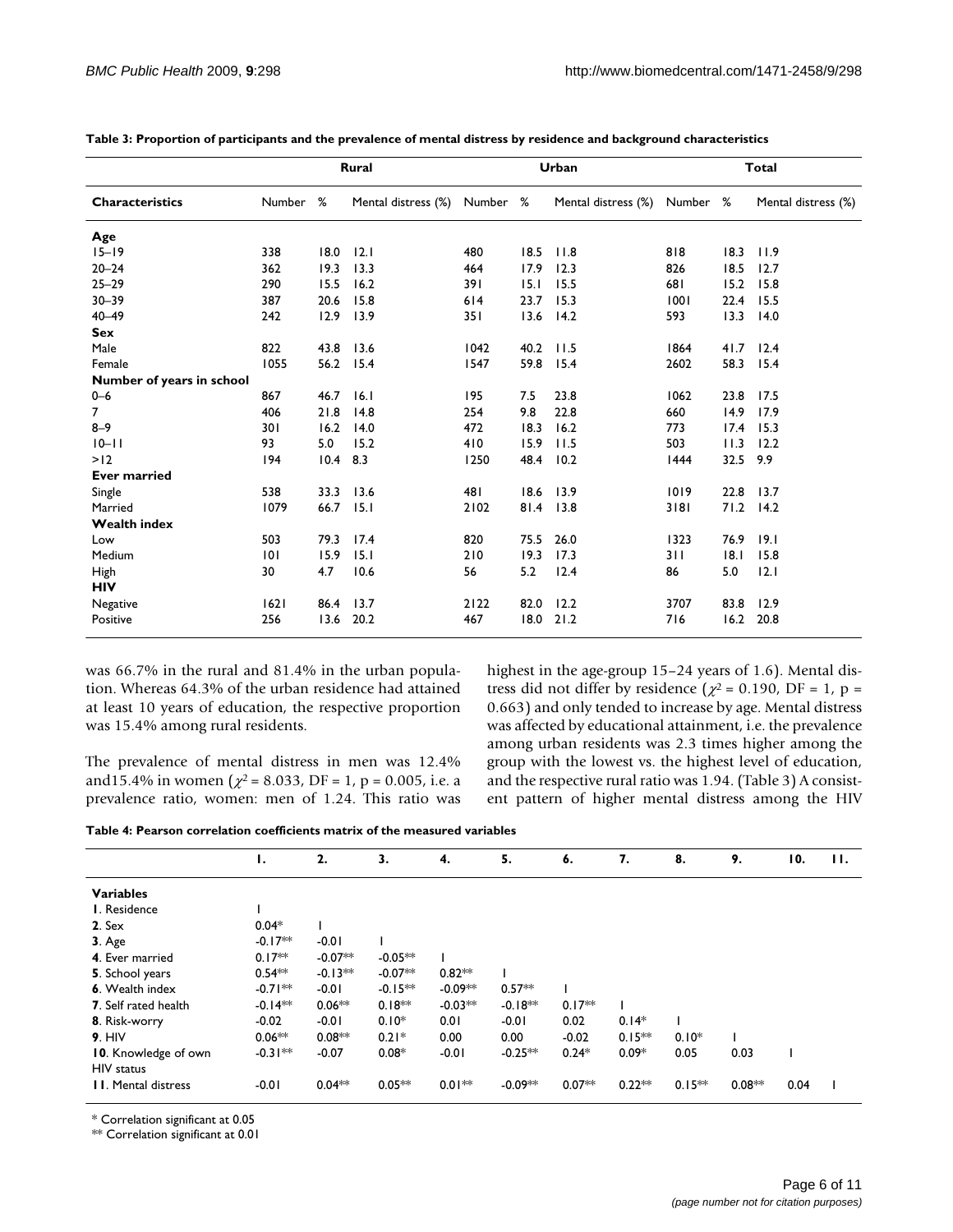infected was observed by sex and residence, and the prevalence ratio infected vs. non-infected was 1.61. ( $\chi^2$  =  $24.141, DF = 1, p = 0.000$ 

## *Correlation Coefficients*

Table [4](#page-5-1) shows the Pearson correlation coefficients matrix of the observed variables. Mental distress was correlated to self-rated health ( $r = 0.22$ ), wealth index ( $r = 0.07$ ), riskworry ( $r = 0.15$ ), HIV status ( $r = 0.08$ ), age ( $r = 0.05$ ) and inversely correlated to school years (r = -0.09). Self rated health was inversely correlated to residence  $(r = -0.14)$ , school years ( $r = -0.18$ ), marital status ( $r = -0.30$ ) and directly correlated to wealth index  $(r = 0.17)$  and age  $(r =$ 0.18). Risk-worry was correlated to self rated health ( $r =$ 0.14) and age ( $r = 0.10$ ,  $p < 0.05$ ). HIV status was correlated to self rated health ( $r = 0.15$ ), risk-worry ( $r = 0.10$ ) and age  $(r = 0.21)$ .

#### *Final Model*

Figure [1](#page-6-0) illustrates the final model with significant pathways and their associated goodness of fit indices. The model diagnostics indicated that the underlying factors, residence, school years, ever married and age were intercorrelated. However the error terms of Self-rated health, risk-worry, HIV status and mental distress were not corre-

<span id="page-6-0"></span>Path diagram of structural equation model



The goodness of fit indices (Standardised estimates)

| Chi-square 237.7 |       | Df                | 12.0 | $P-Value < 0.001$ |  |
|------------------|-------|-------------------|------|-------------------|--|
| NFI              | 0.931 | CFI 0.934         |      | PRATIO 0.333      |  |
| PCFI             | 0.311 | <b>PNFI 0.310</b> |      | RMSEA 0.037       |  |

#### **Figure 1**

**Significant pathways of the final model and goodnessof-fit indices**. DF = degrees of freedom, NFI = Normed fit index, CFI = comparative fit index, PRatio = Parsimony ratio, PCFI = parsimony comparative fit index, PNFI = parsimony Normed fit index, RMSEA = Root mean square error approximation.

lated. The observed measures of model fitness were as follows: Chi-square for goodness-of-fit test ( $\chi^2$  = 237.7, DF = 12.0, p < 0.001), baseline comparisons (NFI = 0.931, CFI = 0.934) and parsimony-Adjusted measures (PRatio = 0.333, PCFI = 0.311, PNFI = 0.310, RMSEA = 0.037).

#### *Structural relationships between observed variables*

Table [5](#page-7-0) shows significant structural relationships between the underlying, intermediate and outcome variables. Mental distress was directly related to risk-worry ( $b =$ 0.16), HIV status ( $b = 0.03$ ) and self-rated health ( $b = 0.16$ ) 0.22). Self-rated health is related to age ( $b = 0.17$ ), riskworry ( $b = 0.12$ ) and HIV status ( $b = 0.12$ ). It was also directly related to school-years ( $b = 0.17$ ). Risk-worry is directly related to both HIV ( $b = 0.09$ ) while HIV status was found to be directly related to residence  $(b = 0.10)$ and age ( $b = 0.10$ ).

#### *Mediating Factors*

Table [6](#page-8-0) shows the total, direct and indirect effects of the observed independent variables on the dependant variables. Self-rated health and risk-worry appear to be important mediators between underlying factors and mental distress. They are also important mediators between HIV status and mental distress. Age is directly related to HIV status ( $B = 0.17$ ). It is also directly related to Self-rated health (mediated by risk-worry and HIV status,  $B = 0.17$ ) and indirectly related to mental distress (mediated by riskworry and HIV status,  $B = 0.05$ ). Residence is directly related to HIV status ( $B = 0.10$ ) and indirectly related to mental distress mediated by risk-worry and HIV status with a small total effect  $B = 0.01$ ). Number of school years is directly related to self-rated health  $(B = 0.17)$  and indirectly related to mental distress (mediated by risk-worry and HIV status,  $B = -0.04$ ). Risk-worry is related to mental distress both directly and indirectly (Total effect  $B = 0.20$ ). Self-rated health is directly related to mental distress  $(B =$ 0.22). HIV status is related to mental distress both directly and indirectly mediated by risk-worry and self-rated health (Total effect = 0.07).

#### **Discussion**

We investigated the magnitude and distribution patterns of mental distress and employed a structural equation model to explore mechanisms involved in the impact of HIV on mental distress. Data stem from a population based HIV survey in Zambia using the SRQ-10 as the tool to measure mental distress. The prevalence of HIV was 13.5% and 18.2% for the rural and urban population, respectively, and most of the survey participants (86.4%) did not know their own HIV status. The prevalence of mental distress was somewhat higher among women (15.4%) than among men (12.4%,  $p = 0.005$ ), but no urban-rural difference was revealed. The results suggest the effect of HIV infection on mental distress to be both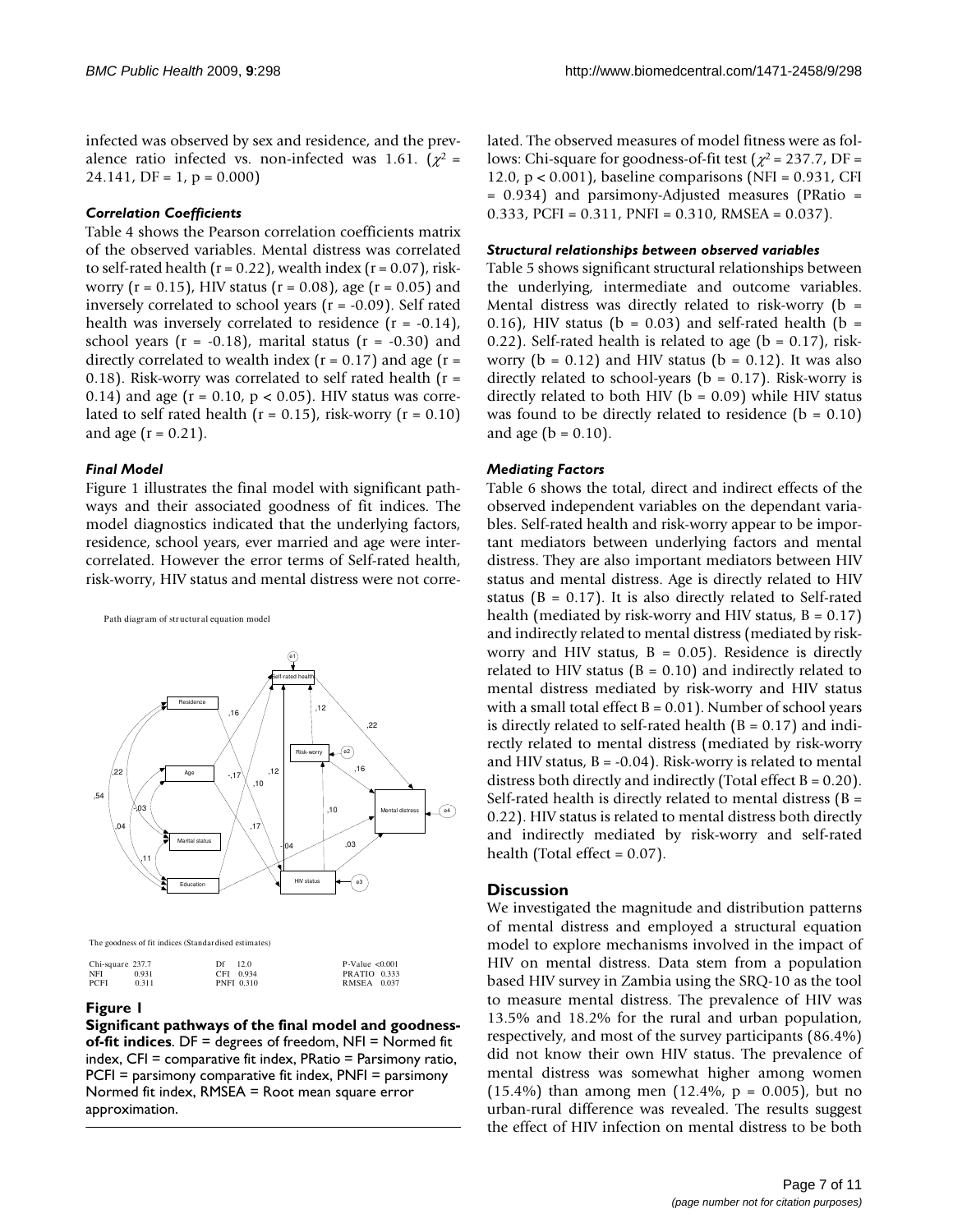direct and indirect, and particularly strong through the indirect effects of poor health ratings and high self perceived risk and worry of HIV infection. In this regard it should be noticed that self-rated health has previously been found to capture changes in health perceptions related to HIV.[[28\]](#page-10-1) In the model, this impact appears to be socially patterned with the number of school years being indirectly related to mental distress in a pattern mediated by self-rated health, risk-worry and HIV status. Age and residence were found to be directly related to HIV status but indirectly related to mental distress in a path mediated also by risk-worry and self-rated health.

Although complex, our model obviously represents an oversimplification of the factors at play. The empirical basis for this structural model might be somewhat shaky, but we judge the plausibility of most specifications to be fairly strong. The theoretical basis underlying the specifications of the model is also thought to be fairly strong as the introduced measures in the present model have been judged to cover most of the dimensions postulated by other authors. The fit indices for our model show a close fitting model. However, the chi-square test as a measure of fit is best for models with  $N = 75$  to  $N = 100$ . [\[31,](#page-10-4)[33](#page-10-6),[34\]](#page-10-7) For N>100, chi square is almost always significant since the magnitude is affected by the sample size, as in our case where  $N = 4466$  ( $p = 0.000$ ). Chi-square is also affected by the size of correlations in the model: the larger the correlations, the poorer the seeming fit of the model. [[34\]](#page-10-7)

The results confirm previous findings suggesting a strong impact of HIV infection on mental distress. [[35,](#page-10-8)[36\]](#page-10-9) In this present study only 13% knew their own HIV status, accordingly, we are likely to have measured a combination of HIV-related effects both biological and psychological. Based on HIV epidemiological evidence we can assume that, on a group level, most HIV infections in

<span id="page-7-0"></span>**Table 5: Structural relationships between observed variables**

young people are resent and that in older groups we can expect that the HIV positive on average have been infected longer and thus will have experienced much more serious impact on their immune system. A simple assumption in our analysis will thus be that the difference in mental distress between HIV infected and uninfected will increase by age. The data did not provide clear evidence of this. However, in the suggested path diagram, to model the determinants of mental distress, self-rated health and self perceived risk and worry about being HIV infected (riskworry) were assumed to capture indirect effects of HIV on mental distress. Self-rated health has previously been found to capture changes in health perceptions related to HIV. [[28\]](#page-10-1) Literature on predictors of self-rated health has shown depression as a strong independent determinant even after accounting for physical illness and functional disability. [\[37](#page-10-10),[38\]](#page-10-11) Therefore, self-rated health and riskworry appear to be sensitive indicators of health changes linked to HIV and mental distress. [\[28](#page-10-1),[37\]](#page-10-10) We found strong independent associations between HIV and selfrated health, HIV and risk-worry and between self-rated health, risk-worry and mental distress. A possible interpretation is that the three variables are together capturing effects of HIV – being direct as a biological – or an indirect as a psychological effect. These findings need to be followed up by further studies trying to sort out what could be the more biological versus other effects of HIV infection on mental distress. The estimates may also have been biased by measurement errors. We were unable to find comparable studies on mental distress covering the general population of men and women. Most studies found were conducted among selected groups such as homosexuals, injection drug users and hospital/clinic attendees. [[18](#page-9-15),[35,](#page-10-8)[39](#page-10-12),[40](#page-10-13)] It was as such difficult to make direct comparisons with other published literature. However, the patterns of association appear to be similar to other published literature. [[18](#page-9-15),[19,](#page-9-16)[41](#page-10-14)[-43\]](#page-10-15)

| <b>Observed variables</b> |                       | Ъp      | Ba      | P-value <sup>c</sup> |
|---------------------------|-----------------------|---------|---------|----------------------|
|                           |                       |         |         |                      |
| Age                       | --->HIV status        | 0.06    | 0.10    | < 0.001              |
| Residence                 | --->HIV status        | 0.07    | 0.10    | < 0.001              |
| <b>HIV</b>                | --->Risk-worry        | 0.47    | 0.09    | < 0.001              |
| <b>HIV</b>                | --->Self-rated Health | 0.23    | 0.12    | < 0.001              |
| School year               | --->Self-rated Health | 0.03    | 0.17    | < 0.001              |
| Risk-worry                | --->Self-rated Health | 0.05    | 0.12    | < 0.001              |
| Age                       | --->Self-rated Health | 0.01    | 0.17    | < 0.001              |
| <b>HIV</b>                | --->Mental distress   | 0.27    | 0.03    | 0.04                 |
| Self-rated Health         | --->Mental distress   | I .05   | 0.22    | < 0.001              |
| Risk-worry                | --->Mental distress   | 0.32    | 0.16    | < 0.001              |
| School years              | --->Mental distress   | $-0.04$ | $-0.04$ | 0.002                |

 $b<sup>b</sup>$  = Unstandardised regression Coefficients

 $B<sup>a</sup>$  = Standardised regression Coefficients

 $P$ -value<sup>c</sup> =  $P$ -value for unstandardised regression coefficients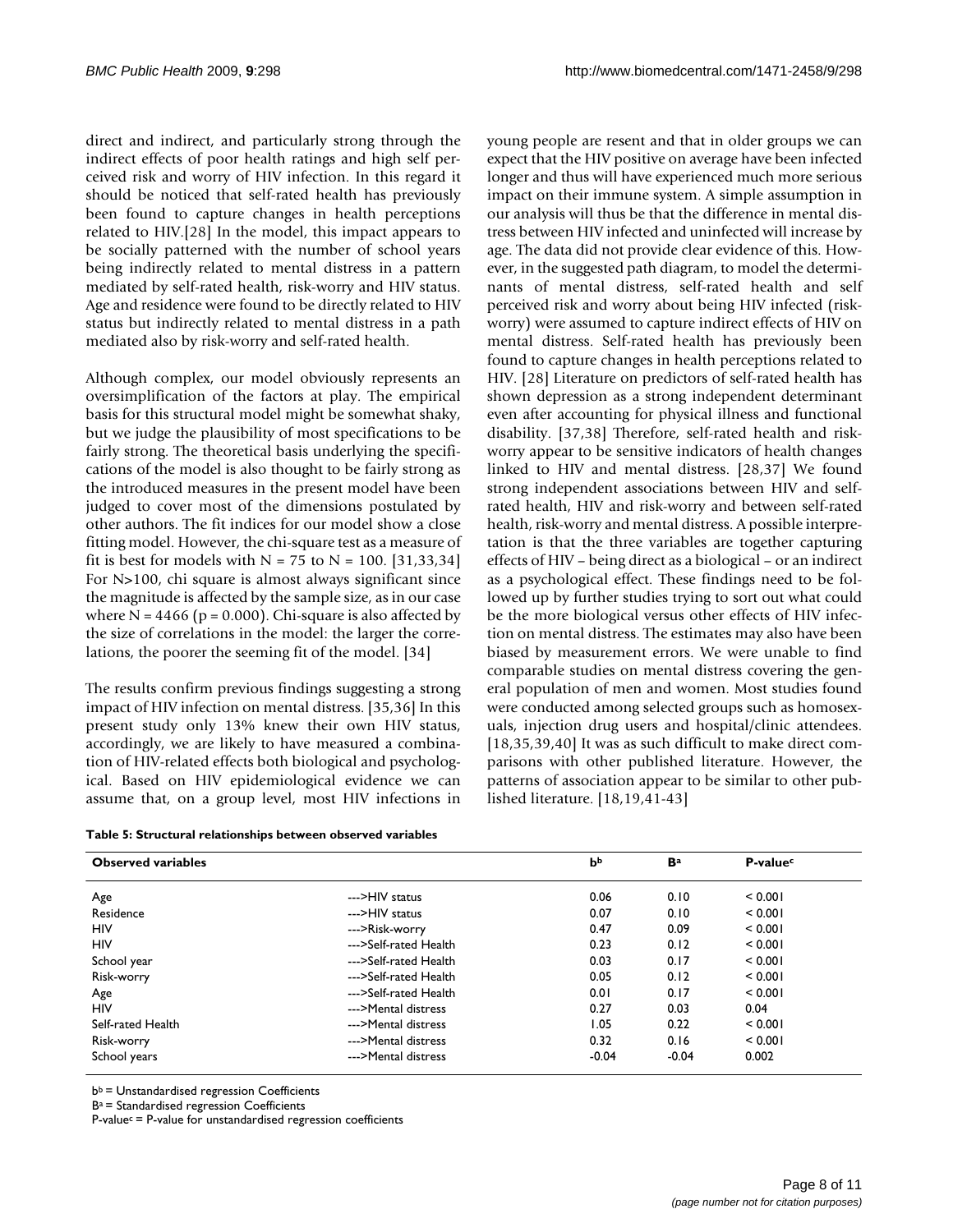| <b>Observed variables</b> | <b>Effecta</b> | Age            | <b>Residence</b> | <b>School years</b>      | <b>Risk-worry</b>        | <b>HIV</b> status        | <b>Self-rated Health</b> |
|---------------------------|----------------|----------------|------------------|--------------------------|--------------------------|--------------------------|--------------------------|
| <b>HIV Status</b>         | Total          | 0.17           | 0.10             | $\overline{\phantom{a}}$ | $\overline{\phantom{a}}$ | $\,$                     |                          |
|                           | Direct         | 0.17           | 0.10             | -                        | $\overline{\phantom{a}}$ | $\overline{\phantom{a}}$ |                          |
|                           | Indirect       | $\blacksquare$ |                  | ۰                        | $\blacksquare$           | $\blacksquare$           |                          |
| Risk-worry                | Total          | 0.02           | 0.01             | ۰                        | $\overline{\phantom{a}}$ | 0.10                     |                          |
|                           | Direct         | ٠              |                  | -                        | $\blacksquare$           | 0.10                     |                          |
|                           | Indirect       | 0.02           | 0.01             |                          | $\blacksquare$           | $\overline{\phantom{0}}$ |                          |
| Self-rated health         | Total          | 0.19           | $-0.01$          | 0.17                     | 0.12                     | 0.13                     |                          |
|                           | Direct         | 0.17           | $\blacksquare$   | 0.17                     | 0.12                     | 0.12                     |                          |
|                           | Indirect       | 0.02           | 0.01             | $\overline{\phantom{0}}$ | $\blacksquare$           | 0.01                     |                          |
| <b>Mental Distress</b>    | Total          | 0.05           | 0.01             | $-0.08$                  | 0.20                     | 0.07                     | 0.22                     |
|                           | Direct         | ٠              |                  | $-0.04$                  | 0.17                     | 0.03                     | 0.22                     |
|                           | Indirect       | 0.05           | 0.01             | $-0.04$                  | 0.03                     | 0.04                     | $\overline{\phantom{a}}$ |

<span id="page-8-0"></span>**Table 6: Total, direct and indirect effects of observed variables**

a Standardised regression weight

The SRQ-10 appears to be a practical tool for measuring mental distress although more needs to be done to validate its use in the Zambian context. In order to attain a more accurate standard for the diagnosis of global mental distress, the 10 indicator questions were weighted and a cut off point of 7 set based on the adapted criterion for the DSM-IV classification for depression. [[30](#page-10-3)] The question of generalization of findings (national, regional levels) is difficult to judge. The communities from which this study was conducted were selected on the basis of being reasonably representative in terms of HIV prevalence and cultural mix to the other communities in Zambia. It is likely that the HIV-mental distress relationship can be extrapolated to the national level and to many other countries in the region as well.[[29\]](#page-10-2)

Non-participation might have been one of the possible sources of biases in prevalence estimates and associations in this investigation. Whereas refusal to participate was low, the non-participation due to absence was relatively high among men. The 2003 population-based survey was a follow-up of previous surveys in the same populations (since 1995). Previous publications investigating the HIV prevalence trends on the basis of these repeated surveys reported marked HIV declines since 1995, and the authors did not find any sign of substantial bias due to nonresponse. [\[29\]](#page-10-2) For the present analysis we are concerned about the extent to which non-response might have biased prevalence of mental distress and the associations. Given an assumption that non-responders were more likely to be mentally distressed than responders, we would have under-estimated the magnitude of distress and most likely reduced the strengths of associations. Men were substantially more likely to be absent, and a possibility given the above scenario is that the difference between men and women was actually under-estimated. However, there were limited opportunities to further assess the magnitude and direction of this type of bias.

There are a number of limitations of this study. One is the cross-sectional nature of the survey data, which limits the validity of statements of causation to statements only about associations. However, our main interest was not to establish causal pathways, but rather patterns of interrelationships in the data that would fit to a better or worse degree the assumptions of our theoretical premise. Strictly speaking just as mental distress can predispose to HIV infection, the converse is also theoretically possible. It should be noted that the associations revealed in crosssectional data have very often provided reliable indications of actual effects, and the revealed strong indirect association between HIV status and mental distress is in agreement with previous findings [[35,](#page-10-8)[40\]](#page-10-13) The ubiquitous problem of omitted variables is also a factor in this present study. The relationship between mental distress and HIV could also be attributable to other factors not included in our analysis. Examples include employment status, other social and economic factors or indeed other stress inducers not included in our analysis. Further, a more optimal design would have been needed to measure the biological effect of HIV infection adequately to include information on HIV clinical staging and CD4 counts. The data were not affected by antiretroviral treatment effects, since such treatment in practical terms was not available in these populations in 2003.

## **Conclusion**

The results suggest that HIV infection has a substantial effect on mental distress both directly and indirectly. This effect was mediated through self-perceptions of health status, found to capture changes in health perceptions related to HIV, and self-perceived risk and worry of actually being HIV infected. To our knowledge this is the first study to investigate the pattern of relationship between HIV and mental distress by using the structural equation modeling. The use of the structural equation modeling allowed for simultaneous evaluation of the direct and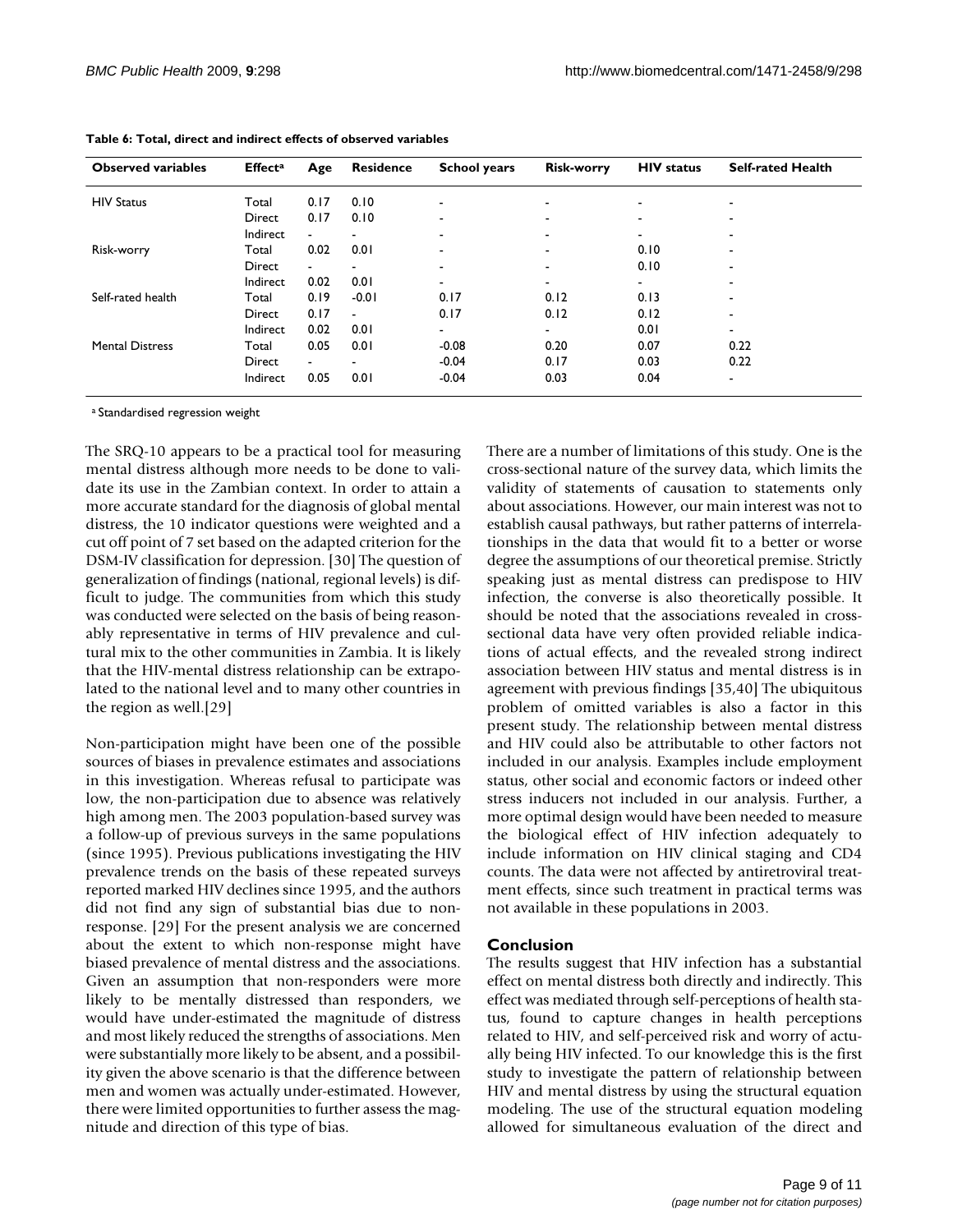indirect effects of background and intermediate factors on mental distress within the framework of the model. More research is urgently needed into this area in order to understand the epidemiology of mental distress and the complex inter-relationship with HIV infection. This may provide many new challenges and open other avenues for dealing with the HIV epidemic and its many facets. Subsequent research needs to be directed to local validation of the SRQ-10. It would also need to assess the mental and behavioral changes occurring in individuals who are HIV positive and are commenced on highly active anti-retroviral drugs. Among the many challenges is how to improve prevention, screening and diagnosis for mental distress as targeted at the most vulnerable groups, such as the poor, the lower educated, the women, the widowed and predominately the HIV infected. Another challenge is strengthening existing mental health facilities and capacity building in order to improve access to universal basic mental health care. This is of critical importance as it would provide knowledge, confer skills necessary for assimilating health promotional information on HIV which in turn is likely to be linked to both reduced risk of mental distress and HIV transmission.

#### **List of Abbreviations**

HIV: Human Immunodeficiency Virus; AIDS: Acquired Immunodeficiency Syndrome; CD4: Cellular differentiation marker 4; HAART: Highly Active Anti-retroviral Therapy; SRQ-10: Self Reporting Questionnaire-10; DSM IV: Diagnostic and Statistical Manual IV; ICD-10: International Classification of Diseases version 10; AMOS 7: Analysis of Moment Structures version 7.0; SEM: Structural Equation Modeling; GFI: Goodness of Fit Index; AGFI: Adjusted Goodness of Fit Index; CFI: Comparative Fit Index; RMSEA: Root Mean Square Error of Approximation.

#### **Competing interests**

The authors declare that they have no competing interests.

#### **Authors' contributions**

PJC and KMF contributed to the analysis and drafting of the manuscript. KMF also contributed to the design, conduct, and critical revision of manuscript and approval of final version.

#### **Acknowledgements**

The authors would like to acknowledge Jørn Hetland and David Sam-Lackland for their help with the AMOS 7.0 program and the structural equation modeling. We would also like to acknowledge the financial support from Norwegian Programme for Development, Research and Education (NUFU) through the project "Strengthening HIV interventions in Zambia: Cooperation in research and institutional capacity building".

#### **References**

- <span id="page-9-0"></span>Murray CJL, Lopez AD, et al.: The global burden of disease and **injuries series: A comprehensive assessment of Mortality and disability, Injuries and Risk factors 1990 and projected to 2020.** Cambridge, MA, USA Havard University press; 1996:1.
- <span id="page-9-1"></span>2. Mathers CD, Loncar D: **[Projections of global mortality and bur](http://www.ncbi.nlm.nih.gov/entrez/query.fcgi?cmd=Retrieve&db=PubMed&dopt=Abstract&list_uids=17132052)[den of disease from 2002 to 2030.](http://www.ncbi.nlm.nih.gov/entrez/query.fcgi?cmd=Retrieve&db=PubMed&dopt=Abstract&list_uids=17132052)** *Plos Med* 2006, **3:**e442.
- <span id="page-9-2"></span>3. Ngoma MC, Prince M, Mann A: **[Common mental disorders](http://www.ncbi.nlm.nih.gov/entrez/query.fcgi?cmd=Retrieve&db=PubMed&dopt=Abstract&list_uids=14519614) [among those attending primary health clinics and traditional](http://www.ncbi.nlm.nih.gov/entrez/query.fcgi?cmd=Retrieve&db=PubMed&dopt=Abstract&list_uids=14519614) [healers in urban Tanzania.](http://www.ncbi.nlm.nih.gov/entrez/query.fcgi?cmd=Retrieve&db=PubMed&dopt=Abstract&list_uids=14519614)** *Br J Psychiatry* 2003, **183:**349-55.
- <span id="page-9-3"></span>4. Ovuga EBL, Boardman A, Oluka GAO: **Traditional healers and mental illness in Uganda.** *Psychiatric Bull* 1999, **23:**276-9.
- <span id="page-9-4"></span>5. Kigozi FN, Flisher AJ, Lund C, Funk M, Banda M, Bhana A, Doku V, *et al.*: **[Mental Health policy development and implementation in](http://www.ncbi.nlm.nih.gov/entrez/query.fcgi?cmd=Retrieve&db=PubMed&dopt=Abstract&list_uids=17440000) [four African countries.](http://www.ncbi.nlm.nih.gov/entrez/query.fcgi?cmd=Retrieve&db=PubMed&dopt=Abstract&list_uids=17440000)** *Journal of health psychology* 2007, **12(3):**505-16.
- <span id="page-9-5"></span>6. Kuehner C: **[Gender differences in unipolar depression: an](http://www.ncbi.nlm.nih.gov/entrez/query.fcgi?cmd=Retrieve&db=PubMed&dopt=Abstract&list_uids=12890270) [update of epidemiological findings and possible explanations.](http://www.ncbi.nlm.nih.gov/entrez/query.fcgi?cmd=Retrieve&db=PubMed&dopt=Abstract&list_uids=12890270)** *Acta Psychiatr Scand* 2003, **108:**163-74.
- 7. Maier W, Gansicke M, Gater R, Rezaki M, Tiemens B, Urzua RF: **[Gen](http://www.ncbi.nlm.nih.gov/entrez/query.fcgi?cmd=Retrieve&db=PubMed&dopt=Abstract&list_uids=10404710)[der differences in the prevalence of depression: A survey in](http://www.ncbi.nlm.nih.gov/entrez/query.fcgi?cmd=Retrieve&db=PubMed&dopt=Abstract&list_uids=10404710) [primary care.](http://www.ncbi.nlm.nih.gov/entrez/query.fcgi?cmd=Retrieve&db=PubMed&dopt=Abstract&list_uids=10404710)** *J Affect Disord* 1999, **53:**241-52.
- <span id="page-9-6"></span>8. Jenkins R: **[Sex differences in minor psychiatric morbidity: a](http://www.ncbi.nlm.nih.gov/entrez/query.fcgi?cmd=Retrieve&db=PubMed&dopt=Abstract&list_uids=3874434) [survey of a homogeneous population.](http://www.ncbi.nlm.nih.gov/entrez/query.fcgi?cmd=Retrieve&db=PubMed&dopt=Abstract&list_uids=3874434)** *Social Science and Medicine* 1985, **20(9):**887-99.
- <span id="page-9-7"></span>9. Saz P, Dewey ME: **Depressive symptoms and mortality in persons aged 65 and over living in the community: a systematic review of the literature.** *Int J Geriatric Psychiatry* 2001, **16:**622-30.
- <span id="page-9-8"></span>10. Koblin BA, Husnik MJ, Colfax G: **[Risk factors for HIV infection](http://www.ncbi.nlm.nih.gov/entrez/query.fcgi?cmd=Retrieve&db=PubMed&dopt=Abstract&list_uids=16514304) [among men who have sex with men.](http://www.ncbi.nlm.nih.gov/entrez/query.fcgi?cmd=Retrieve&db=PubMed&dopt=Abstract&list_uids=16514304)** *AIDS* 2006, **20:**731-39.
- <span id="page-9-9"></span>11. WHO: **A user's guide to the Self-Reporting Questionnaire.** Geneva; World Health Organisation; 1994.
- <span id="page-9-10"></span>12. Gureje O: **Mental Health Policy Development in Africa.** *Bullentin of the World Health Organisation* 2000, **78(4):**475-82.
- 13. UNDP: **Human Development Report.** Geneva:UNDP; 1998.
- <span id="page-9-11"></span>14. Ministy of Health: **Joint Identification and formulation mission for Zambia: A proposed health sector support investment programme (2001–2005).** Lusaka: Ministry of Health; 2000.
- <span id="page-9-12"></span>15. Tadios Y, Davey G: **Antiretroviral treatment adherence and its correlates in Addis Ababa, Ethiopia.** *Ethiop Med* 2006, **44:**237-44.
- <span id="page-9-13"></span>16. WHO: **Adherence to long-term therapies: evidence for action.** Geneva, Switzerland: World Health organisation; 2003.
- <span id="page-9-14"></span>17. Weinman J, Petrie K, Moss-Morris R, Horne R: **The illness perception Questionnaire: a new method for assessing the cognitive representation of disease.** *Psychol Health* 1996, **11:**431-45.
- <span id="page-9-15"></span>18. Tancred HAJ, VanRensburg P, Joubert G: **The prevalence and severity of major depression in heterosexual male HIV infected patients in the Orange Free State.** *Geneeskunde, The Medical Journal* 2000, **42:**27-31.
- <span id="page-9-16"></span>19. Tafari S, Aboud FE, Larson CP: **[Determinants of mental illness in](http://www.ncbi.nlm.nih.gov/entrez/query.fcgi?cmd=Retrieve&db=PubMed&dopt=Abstract&list_uids=2014415) [a rural Ethiopian adult population.](http://www.ncbi.nlm.nih.gov/entrez/query.fcgi?cmd=Retrieve&db=PubMed&dopt=Abstract&list_uids=2014415)** *Social Science and Medicine* 1991, **32(2):**197-201.
- <span id="page-9-17"></span>20. Ciesla JA, Roberts JE: **[Meta-analysis of the relationship between](http://www.ncbi.nlm.nih.gov/entrez/query.fcgi?cmd=Retrieve&db=PubMed&dopt=Abstract&list_uids=11329393) [HIV infection and risk for depressive disorders.](http://www.ncbi.nlm.nih.gov/entrez/query.fcgi?cmd=Retrieve&db=PubMed&dopt=Abstract&list_uids=11329393)** *Am J Psychiatry* 2001, **158:**725-30.
- <span id="page-9-18"></span>21. Catalan J: **[Psychosocial and neuropsychiatric aspects of HIV](http://www.ncbi.nlm.nih.gov/entrez/query.fcgi?cmd=Retrieve&db=PubMed&dopt=Abstract&list_uids=3054077) [infection: Review of their extent and implication of Psychia](http://www.ncbi.nlm.nih.gov/entrez/query.fcgi?cmd=Retrieve&db=PubMed&dopt=Abstract&list_uids=3054077)[try.](http://www.ncbi.nlm.nih.gov/entrez/query.fcgi?cmd=Retrieve&db=PubMed&dopt=Abstract&list_uids=3054077)** *J Psychosom Res* 1988, **32:**237-48.
- <span id="page-9-19"></span>22. Mayeya J, Chazulwa R, Mayeya P: **Zambia Mental Health Country Profile.** *International Review of Psychiatry* 2004, **1–2(16):**63-72.
- <span id="page-9-20"></span>23. Fylkesnes K, Kasumba K, Musonda M, Sichone M: **[Studying Dynam](http://www.ncbi.nlm.nih.gov/entrez/query.fcgi?cmd=Retrieve&db=PubMed&dopt=Abstract&list_uids=9677172)[ics of HIV epidemic: Population-based data compared with](http://www.ncbi.nlm.nih.gov/entrez/query.fcgi?cmd=Retrieve&db=PubMed&dopt=Abstract&list_uids=9677172) [sentinel surveillance in Zambia.](http://www.ncbi.nlm.nih.gov/entrez/query.fcgi?cmd=Retrieve&db=PubMed&dopt=Abstract&list_uids=9677172)** *AIDS* 1998, **12:**1227-34.
- <span id="page-9-21"></span>24. Dzekedzeke K, Fylkesnes K: **[Reducing uncertainties in global](http://www.ncbi.nlm.nih.gov/entrez/query.fcgi?cmd=Retrieve&db=PubMed&dopt=Abstract&list_uids=16579863) [HIV prevalence estimates: the case of Zambia.](http://www.ncbi.nlm.nih.gov/entrez/query.fcgi?cmd=Retrieve&db=PubMed&dopt=Abstract&list_uids=16579863)** *BMC Public health* 2006, **6:**83.
- <span id="page-9-22"></span>25. Strand B, Dalgard O, Tambs K: **[Measuring mental health status](http://www.ncbi.nlm.nih.gov/entrez/query.fcgi?cmd=Retrieve&db=PubMed&dopt=Abstract&list_uids=12745773) [of the Norwegian population: A comparison of the instru](http://www.ncbi.nlm.nih.gov/entrez/query.fcgi?cmd=Retrieve&db=PubMed&dopt=Abstract&list_uids=12745773)[ments SCL-25, SCL-10, SCL-5 and MHI5 \(SF-36\).](http://www.ncbi.nlm.nih.gov/entrez/query.fcgi?cmd=Retrieve&db=PubMed&dopt=Abstract&list_uids=12745773)** *Nord J Psychiatry* 2003, **57(3):**113-18.
- <span id="page-9-23"></span>26. Uphold CR, Reid K, Tomar SL: **Mental Health differences between rural and urban men living with HIV infection in the various age groups.** *J Community Health* 2005, **5(30):**355-75.